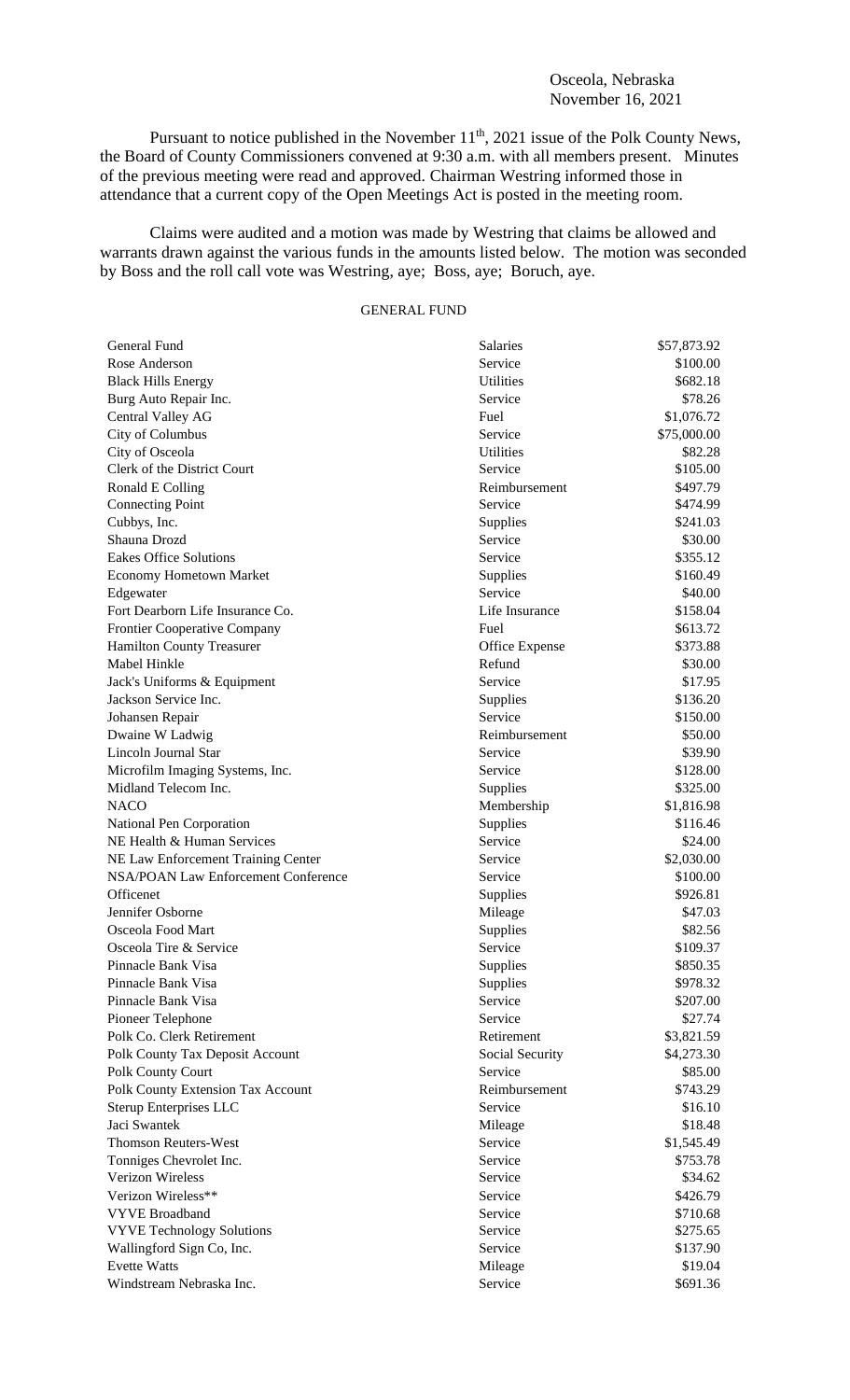## ROAD FUND

| Road Fund                                   | Salaries                           | \$27,345.71  |
|---------------------------------------------|------------------------------------|--------------|
| <b>Black Hills Energy</b>                   | Fuel                               | \$119.83     |
| Central Valley AG                           | Fuel                               | \$504.74     |
| City of Osceola                             | Service                            | \$80.80      |
| City of Stromsburg                          | <b>Utilities</b>                   | \$137.91     |
| Ericson Cash Hardware                       | Supplies                           | \$82.54      |
| <b>Filter Care</b>                          | Service                            | \$90.75      |
| Fort Dearborn Life Insurance Co.            | Life Insurance                     | \$81.55      |
| <b>Frontier Cooperative Company</b>         | Service                            | \$1,263.24   |
| Gary's Plumbing LLC                         | Supplies                           | \$28.68      |
| Midwest Service & Sales Co.                 | Supplies                           | \$4,108.80   |
| NMC Exchange LLC                            | Service/Supplies                   | \$4,715.30   |
| Osceola Tire & Service                      | Supplies                           | \$84.00      |
| Overland Sand & Gravel                      | Supplies                           | \$3,656.17   |
| Polk Co. Clerk Retirement                   | Retirement                         | \$1,791.85   |
| Polk County Tax Deposit Account             | Social Security                    | \$2,067.00   |
| Polk Light & Water                          | <b>Utilities</b>                   | \$96.05      |
| Powerplan                                   | Parts/Labor                        | \$2,267.81   |
| Rally Auto Parts                            | Supplies                           | \$2,411.83   |
| Road Builders Machinery & Supply Co.        | Service                            | \$218.02     |
| Sapp Bros. Inc.-Clarks                      | Supplies                           | \$12,842.24  |
| Shelby Lumber Co. Inc.                      | Supplies                           | \$33.65      |
| Verizon Wireless                            | Service                            | \$64.24      |
| Village of Shelby                           | <b>Utilities</b>                   | \$93.20      |
| Vyve Broadband                              | Service                            | \$73.27      |
| Windstream Nebraska Inc.                    | Service                            | \$247.96     |
|                                             | SENIOR CITIZEN SERVICE CENTER FUND |              |
| <b>VYVE Broadband</b>                       | Service                            | 306.60       |
|                                             |                                    |              |
|                                             | <b>INHERITANCE TAX FUND</b>        |              |
| DAS State Acctg-Central Finance             | Service                            | \$488.32     |
| Standard Appraisal Service Inc.             | Service                            | \$9,635.00   |
|                                             | 911 EMERGENCY MANAGEMENT FUND      |              |
| Windstream Nebraska Inc.                    | Service                            | \$984.24     |
|                                             |                                    |              |
|                                             | <b>HIGHWAY BOND FUND</b>           |              |
| BOKF, NA                                    | Bond & Interest                    | \$671,510.00 |
|                                             | WEED FUND                          |              |
| <b>Black Hills Energy</b>                   | Service                            | \$39.55      |
| James Carlson                               | Service                            | \$210.00     |
| City of Osceola                             | <b>Utilities</b>                   | \$79.78      |
| <b>Constellation Newenergy Gas Division</b> | Utilities                          | \$14.96      |
| <b>Frontier Cooperative Company</b>         | Fuels                              | \$455.75     |
| Gary's Plumbing LLC                         | Supplies                           | \$73.95      |

The Board approved the collateral pledged by Polk County banks and held in custody by the County Treasurer.

The following fees for the month of October were earned by the various offices and submitted to the County Treasurer. County Treasurer receipts show fees earned were credited to the appropriate county funds.

Jodie L. Roberts, Clerk of Dist. Court \$345.00

The law enforcement contract with the Village of Shelby was reviewed. An annual cost increase of 3% was included in the interlocal agreement. A motion was made by Boss to approve the Law Enforcement Contract with the Village of Shelby as presented. The motion was seconded by Boruch and the roll call vote was Boss, aye; Boruch, aye; Westring, aye.